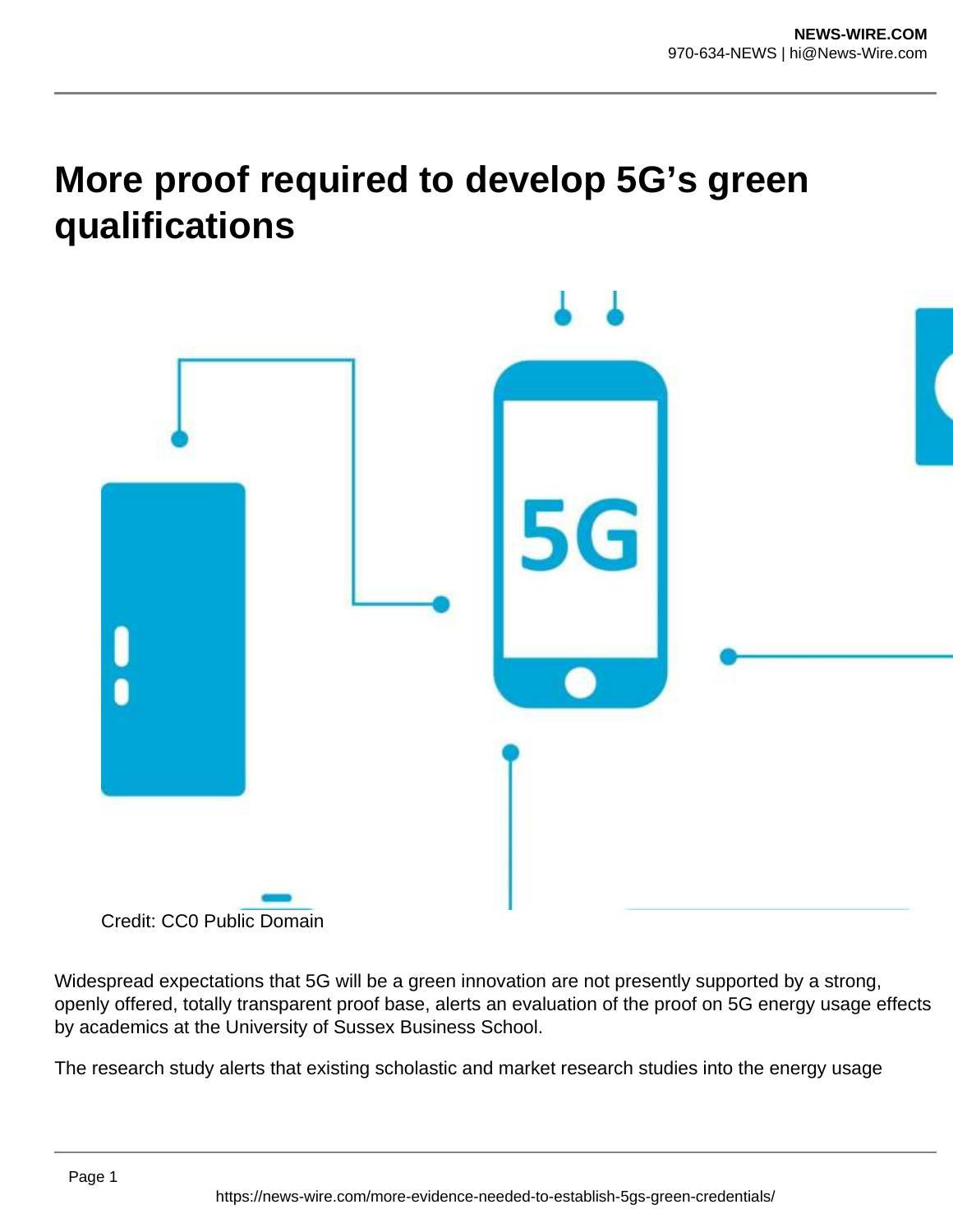ramifications of 5G stop working to supply a detailed summary of the total energy usage effects of 5G and neglect 3 possibly substantial concerns that wider research study on the energy usage effects of other details and interaction innovations (ICTs) recommends might be substantial.

The academics from the Sussex Energy Group likewise caution that the extensive adoption of unrestricted information memberships for 5G users and the assistance of sophisticated and data-intensive mobile services such as VR and more advanced mobile video gaming might motivate energy-intensive user practices, add to ever-growing levels of information traffic, and neutralize the energy-saving capacity of 5G effectiveness enhancements.

The requirement for massive facilities updates every years to accommodate brand-new generation mobile networks and the even much shorter life-span of mobile phones leave a considerable ecological effect which should be fought through the modular style of network facilities, right to fix legislation and prohibits on prepared obsolescence from makers, information the newly-published research study in Renewable and Sustainable Energy Reviews.

The research study, moneyed by the Centre for Research on Energy Demand Solutions, likewise advises network operators and provider raise awareness amongst users and make info more transparent about the energy usage ramifications of various practices such as streaming video over Wi-Fi instead of mobile information or sending out a message by SMS instead of immediate messaging.

App designers need to likewise factor sustainability and energy performance factors to consider into the earliest style phases, the research study advises.

Benjamin Sovacool, Professor of Energy Policy in the Science Policy Research Unit at the University of Sussex Business School, stated: "There has actually been inadequate 'user-centric' work concentrating on the relationship in between 5G energy usage and user habits leaving unanswered concerns about how and under what conditions 5G may end up being basically energy extensive.

" We likewise require higher resource and focus offered over to the sort of methods that may be pursued by app designers, mobile operators, innovation companies and federal governments focused on minimizing energy extensive habits especially around flat rates structures, decreasing per-bit information costs and the expansion of unrestricted information memberships which motivate inefficient practices and create direct rebound results."

Tim Foxon, Professor of Sustainability Transitions in the Science Policy Research Unit at the University of Sussex Business School, stated: "Our evaluation recommends that deal with the energy usage ramifications of 5G has actually extremely concentrated on the energy needed to power smart phone networks. The energy needed to make and set up network devices and manufacture mobile phones is a possibly essential part of the puzzle that appears to be consistently ignored in evaluations of 5G's energy usage.

" There are motivating indications that the market is beginning to take this concern of embodied energy more seriously, and we would want to see this continue as the market begins to look towards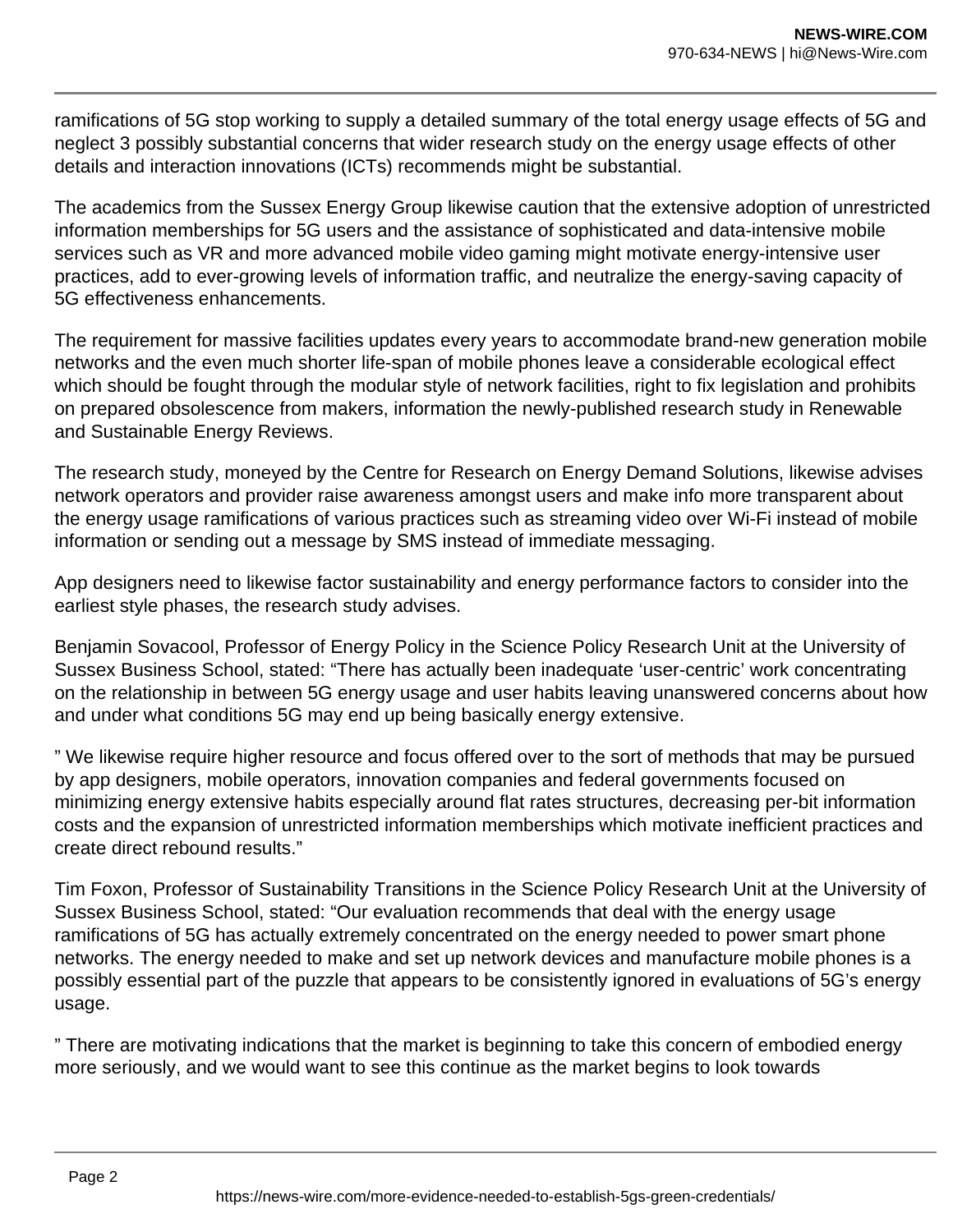standardization procedures for 6G. Attending to embodied energy includes lengthening the life-spans of facilities and gadgets, creating devices to be quickly updated and fixed, and enhancing the reusability and recyclability of devices."

Academics from the Science Policy Research Unit (SPRU) at the University of Sussex Business School performed a literature evaluation to take a look at entire network level evaluations of the functional energy usage ramifications of 5G, the embodied energy usage related to 5G, and indirect energy usage impacts connected with 5G-driven modifications in user habits and patterns of usage and production in other sectors of the economy.

The evaluation discovered an unexpected absence of evaluations of the energy usage ramifications of 5G at the entire network level. Those that do exist tend to produce reasonably motivating findings– recommending that the enhanced energy performance of 5G can make sure that total network energy usage stays flat or falls in spite of high rates of information traffic development. The research study authors warn that a number of these research studies stop working to totally divulge essential information and presumptions on which these findings are based.

Furthermore, the term paper alerts that existing research studies into 5G energy usage stop working to correctly represent:

- the effect of the embodied energy related to network facilities and user gadgets
- direct rebound results connected with 5G-driven modifications in mobile phone user habits
- broader indirect energy usage results, consisting of the scope for 5G to allow energy cost savings in other locations of financial and social life (so-called 'enablement results')

The evaluation discovered that market situations tend to highlight the energy or emissions conserving capacity of increasing adoption of ICTs, due to the optimisation of procedures and systems and structural modifications as virtual procedures change physical procedures.

But the Sussex Energy Group scientists caution that whilst some quotes recommend that mobile interactions allows emissions cost savings 10 times higher than the footprint of the market itself, the scope for 5G particularly to produce such enablement results has actually not yet been thoroughly evaluated, nor has whether such results would go beyond the functional and embodied energy usage of 5G along with any rebound results it might produce.

Dr. Laurence Williams, Research Fellow in Environmental Politics in the Science Policy Research Unit at the University of Sussex Business School, stated: "We have actually determined a variety of possibly substantial drawbacks of the proof base upon the energy usage ramifications of 5G. The unexpected absence of peer-reviewed, openly offered entire network level evaluations on the energy usage ramifications of 5G, and irregular disclosure of the essential information and presumptions of those research studies that do exist, presently make it difficult to conclude with any self-confidence that 5G will lower the energy usage of mobile networks.

" In the context of tough net no targets that require emissions decreases throughout all sectors of the